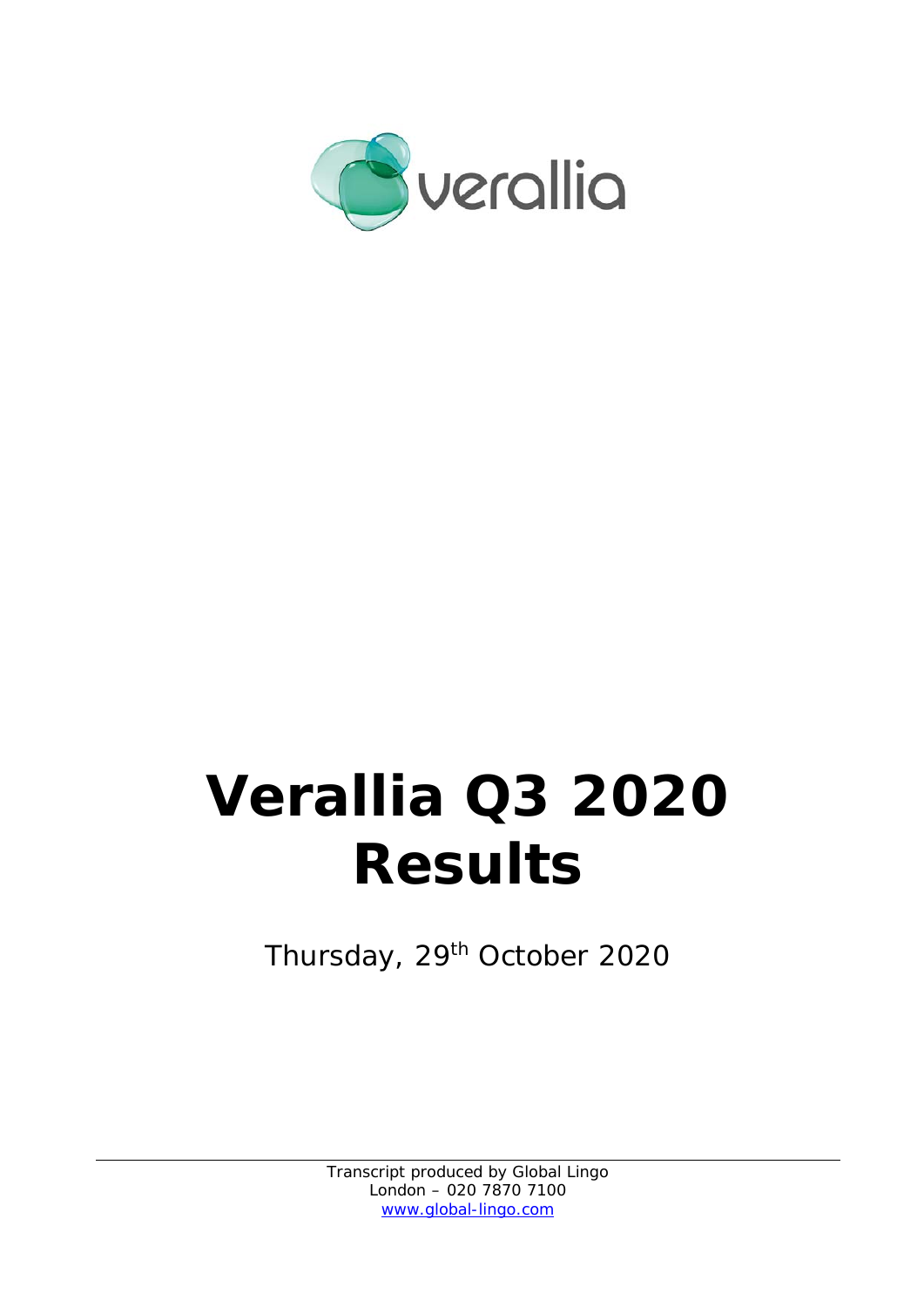# **Financial Highlights and Key Initiatives**

Michel Giannuzzi CEO, Verallia

#### **Welcome**

Thank you very much. Good evening, everyone. And thank you very much for attending this call meeting about the nine-month results of Verallia Group. I would be very pleased to share my presentation with Didier Fontaine, the current Group CFO. And please be aware that also Nathalie Delbreuve, who will be succeeding to Didier as the Chief Financial Officer as of 2<sup>nd</sup> November next week, will also be attending the meeting. So we are very pleased that both of them are able to participate to this meeting.

And without any further ado, I will start my presentation with the first slide, which is financial highlights of the quarter and of the nine months.

#### **Q3 Volumes Better Than Anticipated**

But please, I would like first of all to draw your attention to the Verallia profile on the left part of the slide to explain a little more in details why this profile has enabled us to be so resilient during the year 2020, which has been a challenging year for every industry indeed.

And the first thing I would like to highlight is the fact that as you can see on the doughnut, we have very diversified and balanced end-market exposure, which has been very useful to especially grasp the growth in some segments of the market that have been growing extremely fast during the lockdown or during the recession, especially in the second quarter and even after that, and I mean by this, the food glass packaging.

And also, if you see below the fact that we are leaders in Europe, of course, has an implication, the fact that we are not only exposed to the premium segment, where as you know very well as you recall from the IPO presentations, we are quite strong in this premium segment, but you cannot be a leader in Europe with only premium products. Which means that of course indeed we are also competing in all other segments of the market including the entry or mid-mass market segments, which of course have been probably more resilient during this year than the premium market that has suffered a bit more.

And the last thing I would like to say is that the combination of those diversified end-market segments and the many countries we are present in; the 11 additional countries where we are present, is giving us the opportunity to balance and follow the market trends that can be different from one market to the other with kind of much more resilient factors than maybe pure players in one country or one segment of the market. Let me give you a concrete example. According to national statistics in Italy, you know Italy is the largest wine producer in the world and the wine, still wine especially, is our largest segment. If you consider the Italian statistics, the winemakers in Italy have been exporting in the first half of this year 3% less in volume in hectolitres and 4% less in value compared to the previous year. Whilst at the same time, the French wine producers have seen their exports going down by 10% in volume and 21% in value during the first half of the year.

In other words, the French wine producers that are exporting have lost market share at export against the Italians knowing that for the top 11 exporting countries in the world, the drop of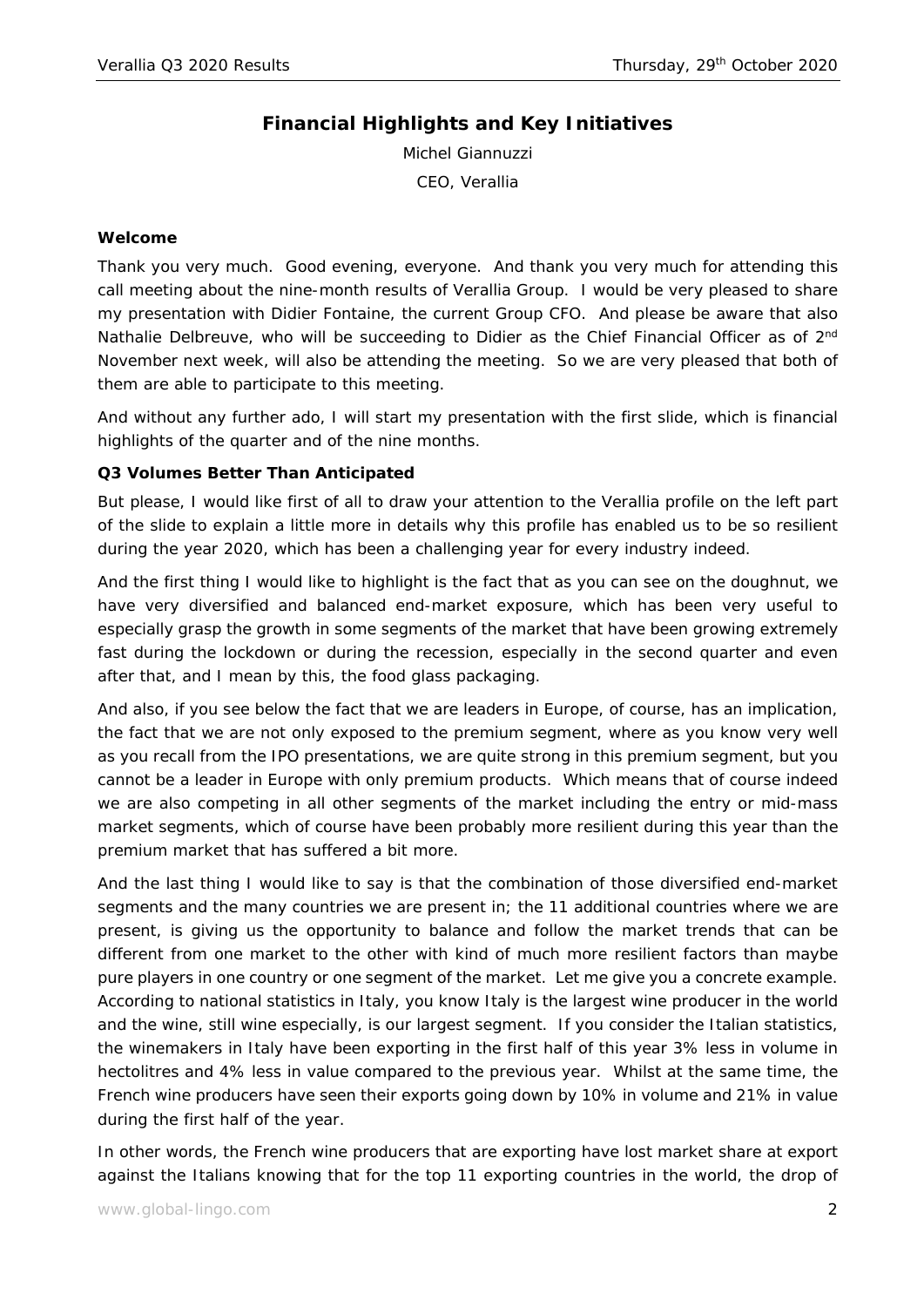volume has been 6% for the first half of the year. So Italy has been gaining share. One of the countries where Italy is gaining share to export is indeed United States, where you know that the Italian wine producers were exempted from the US tax that were imposed a year ago, which was not the case of the French wine producers and the Spanish wine producers, the two other largest wine exporters in the world.

So this exposure that Verallia has in the three biggest wine exporter markets in the world, France, Italy and Spain, and the fact that some markets are gaining share to export service has enabled Verallia to take advantage of this diversification that I was mentioning before. The second thing that I would like to draw your attention to when you look at this split of endmarkets and the fact that food is a quite important segment for Verallia is that even though we estimated during the first semester that about one-third of our customers sales are made ontrade, which means on the hotels, cafés and restaurants, we have seen during the confinements that some shift from on-trade to off-trade. Some volumes were shifted from on-trade to offtrade. And jars is a very good example of that shift that we are seeing, and this also is an explanation for I think the strong performance of the company in the first nine months.

Last but not least, I mentioned the fact that we were strong in the premium segment. But if you recall what I said during the presentation a year ago, the fact that we are quite strong in this premium segment is not so much the evidence of the capacity we have to make very nice products, very customised products for our customers, but more the fact that we have equipment, facilities, plants that are flexible enough to make short production runs because you know very well that in the premium segments, you do not have such long runs as in the mass market segments. And we have taken advantage of our capacity to change over our operational lines fast to adapt to the new customer demand trends to, of course, grasp any opportunity to grow our business during this year. This flexibility has been evidenced, for example, by our capacity to shift very quickly some lines of production that were producing bottles into lines of products that are now producing jars, for example, to follow the strong demand in jar and also this productivity is being used every day as we speak to follow very unpredictable customer demand.

I mean, let us be honest, our customers' forecasts right now are very hard and very difficult to follow because they are very volatile, and the fact that we have this flexibility has probably given us some kind of advantage too that we can use to explain the very strong performance of the first nine months. So this introduction being done and this is evident by the left-hand part of the slide let's look at a few numbers now.

## **9M 2020 Financial Highlights**

First of all, we are very pleased to report that over nine months the reported sales are only 1% down versus the first nine months of last year. And more importantly, the organic growth for the first nine months is up 2.3%. And even if you exclude Argentina, that is a boost to our organic growth, as you know, it is still a very nice 0.9% organic growth for the first nine months year-on-year.

And this has been extremely boosted by the third quarter, where we reported a 5.3% revenue growth and an 8.9% organic growth during the third quarter. This strong performance on the top line has enabled us to maintain an adjusted EBITDA at almost the same level of last year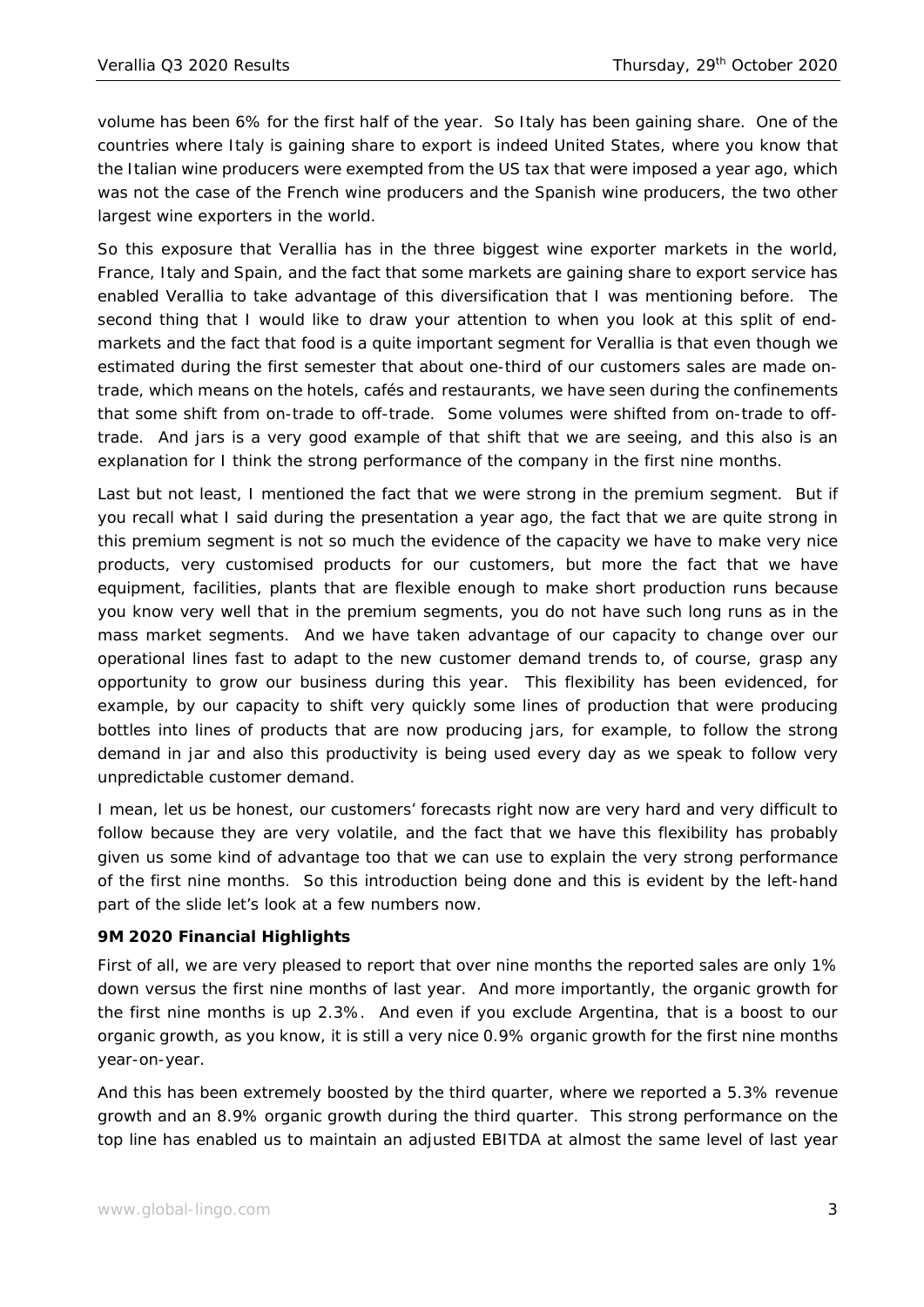at €474 million for the first nine months. Last year I remind you we were at €478 million and with a slight improvement of EBITDA margin by ten basis points up to 24.3% of net revenue.

You know very well that we are very focused on managing also the balance sheet very tightly and very carefully, and we have continued to deleverage the company. We are bringing the ratio of net debt to last 12-month adjusted EBITDA from 2.7 times a year ago to 2.2 times at the end of September of this year.

And those very strong results of this first nine months of the year have encouraged us to revise our guidance for the year, including the latest news that has been made in the last 24 hours in France and in other countries regarding the more severe measures taken against COVID. We have the confidence to upgrade our guidance to the numbers that I will provide to you in a few minutes. So this was the first highlight for the quarter.

#### **Verallia Purpose**

If you move to the next page, you will read here that we have also worked in the last nine months together with 1,500 employees, customers, suppliers, investors and also other local community members. We have worked together to define the Verallia purpose, which we were very pleased to announce a week ago. Our purpose is to re-imagine glass for a sustainable future.

Clearly, this purpose is already fully integrated in our strategy, is leveraging our company values that are almost 200 years old and clearly with a strong and clear focus on to circular economy that we want to promote and of course improving the carbon emissions to avoid the global warming or to maintain the temperature increase well below two degrees. So this is something that we announced a week ago. We'll be in the coming weeks communicating a lot more about the concrete measures and objectives that we are taking in this respect, but we are very proud to communicate to you that we have made this very important work during the first time also this year and we are pleased to report that to you today.

## **Two New Innovative Product Launches**

Moving into more recent news regarding innovation and product launches. You have here two interesting examples of a co-design innovation, especially in the perspective of leveraging reuse concept, which you know very well about the recycle concept, the fact that the glass is definitely recyclable, but we also work on reuse. And here you have two examples of reuse bottles that have been developed by Verallia recently.

The first one is the Gobi Indoor water bottle, which Gobi has sourced 100% in France and through lifecycle analysis has been able to demonstrate by using this water bottle during three months that will compensate the carbon emissions that PET bottles and plastic cups are generating during the same period.

On the right-hand side, it is another innovation which is the SodaStream that I am sure you know very well. The SodaStream machine today is either dedicated to glass or to PET. And SodaStream has developed a new machine that can be versatile, can be used either with a glass container or PET container and we are very proud that we have co-developed this nice glass bottle that will be able to resist to carbonated liquid and of course in a reusable way, in other words, you can put it in your dishwashing machine and it will of course remain as efficient as on the first day.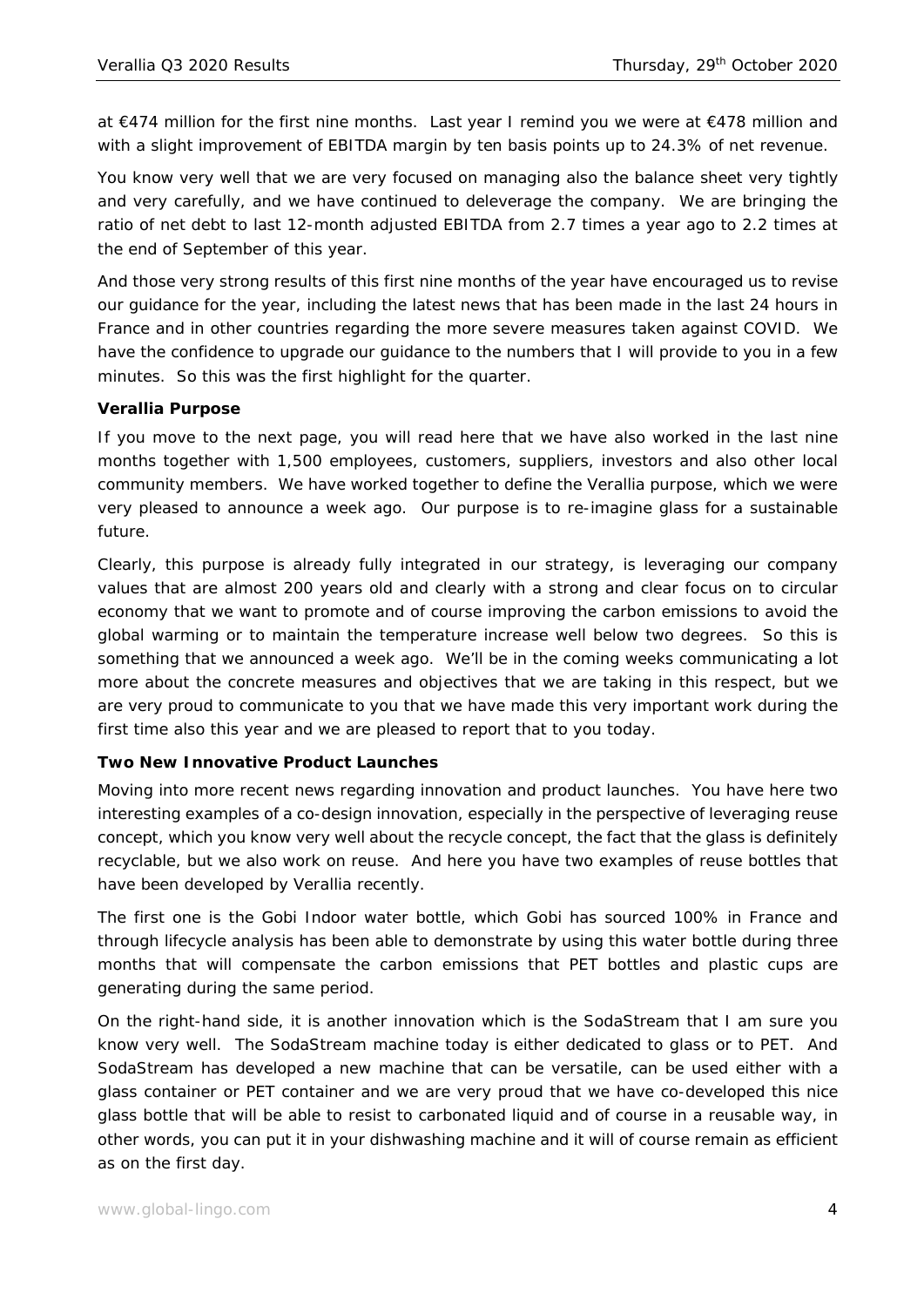So with those two of product innovations that are interesting because it shows that we are not only focusing on recycling. We spoke a lot about recycling in fact, but we are also trying to contribute on some reuse solutions that are of course very good for the environment, and we are pleased to report that to you.

## **Augmented Intelligence Deployment at Verallia**

Now moving to the next page, we are also pleased to give you some evidence into the interesting work that we have done on the R&D side, developing augmented intelligence. I prefer this word rather than artificial intelligence. And data has been recognised with an Enterprise Trophy given by RH&M Group.

And Verallia was prized, if you want, for in a very traditional industry like the glass-making industry being able to use those innovative solutions either for example to control our furnaces and to improve the efficiencies of our furnaces either to improve the implementation at the end of line inspection in the quality machines that we have or to also improve the process control on the foaming machines that we have in our factory.

These were three examples where we used augmented intelligence at Verallia, and again not only we will work on the innovative designs and products, but we will also work on strong innovation especially on the process side. And more will come, I am sure in the next quarters.

So this being said, now I will hand over to Didier, who will you go with you through the financial results.

## **Financial Results**

Didier Fontaine

CFO, Verallia

## **Agenda**

Thank you, Michel, and thank you very much for all of you to joining this call. As usual, I will cover the financial matters in three parts. Firstly, we will start by reviewing the revenue numbers at Group level. I will then move on to profitability with the review of the adjusted EBITDA and then we conclude on our cash performance and our updated capital structure.

## **Better Than Anticipated Volumes in Q3**

So let us move to page nine. I have insisted here at the beginning of the call volumes in third quarter has been better than expected. Actually, volumes have been growing by 4.2% versus the third quarter last year, leading to a strong 8.9% organic growth. As you remember all, volumes were down 7.9% in Q2, and during our H1 review in July, we were indicating that June numbers were much better than the April ones and the trend has continued in Q3.

As a consequence of that, the sales posted a very solid 8.9% organic growth in Q3 versus a minus 5.4% in Q2. Just two seconds over that sales number, then we would like to come back to what Michel said in introduction about our portfolio diversification. The minus 5.4% indeed is a negative number, but even though it was negative, it was probably the best number among our peers in Europe in Q2. Therefore, showing the benefit of our product portfolio and the original span as well.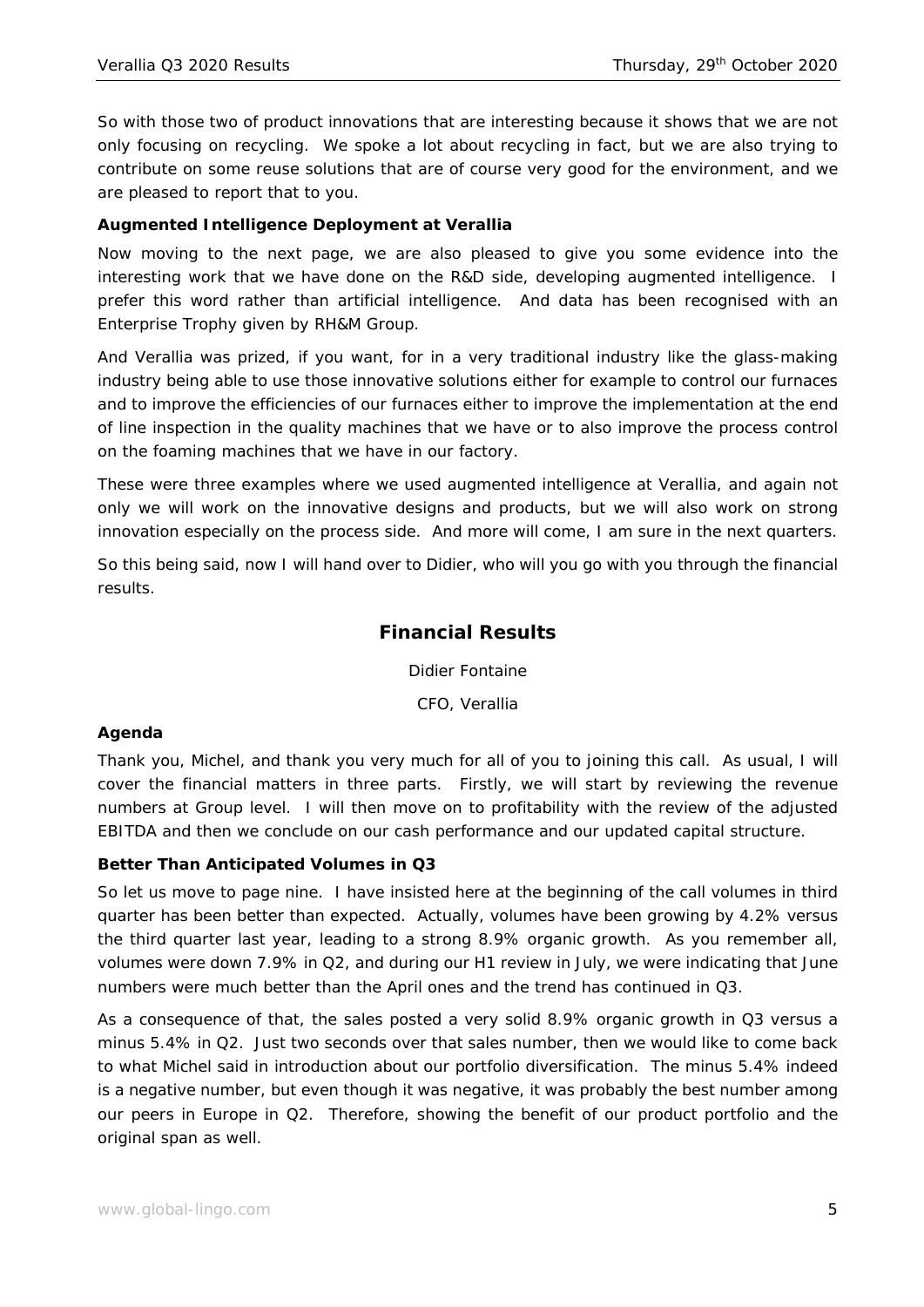So over the first nine months, the Group achieved a revenue of €1,956 million to be compared to €1,976 million in the first nine months of 2019. This corresponds to a slight 1% decrease in reported figures, however, almost recovering from the tough Q2. On an organic basis, if we exclude the conversion impact, revenue grew by 2.3%, all in, and 0.9% if you exclude Argentina.

If we go by geography, the volumes improvement over Q3 is basically mostly due, on the one hand, to the very swift recovery and the very dynamic environment in Latin America, especially in Brazil, where despite a difficult political and sanitary context, the market is pulling a lot today. We mention Italy. Italy has been posting very strong volumes increase, mainly due for a the good part to our customers' exports. While in Iberia, volumes have been picking up nicely as well.

If we move from geography to product family, we mentioned non-alcoholic beverages, and especially food jars. Food jars had been the product category that has done extremely well during the crisis, and I think very well oriented, and we believe this is the trend. And the still wine, where our inventory is higher in terms of tonnes sold compared to last year, especially come up from Italy and from Spain.

In addition, in the third quarter, our top line enjoyed a positive mix and continued to benefit from the contribution of the price increases that have been carried out at the start of the year.

And lastly, I will say, as usual, and most unfortunately, we are still have been penalised by the exchange rate variation, which has been high given the current economic turmoils. The impact was strongly negative reaching 3.3% of sales over the nine first months, representing an overall rate of €66 million, driven mostly by the currency depreciation in Latin America and especially in Brazil. If you look at Brazil between the closing rate of September 2019 and the closing rate of September 2020, the real lost 45%. And given that Brazilian real represents almost 50% of that negative hit.

## **Adjusted EBITDA Back to Last Year's Level Despite COVID-19 and Forex**

Now we have covered revenue, let us move onto the adjusted EBITDA on slide 10. Adjusted EBITDA of the first nine months is back to last year's level, which is, I think, a very good and solid news despite the heavy negative impact from the COVID-19 and the forex transactional impact, reaching  $E$ 474 million. Organically, if we remove the forex, it increased by 3.9% despite all what we had since the beginning of the year.

This performance I am going to repeat it again, but I think it is always good to repeat the simple stuff. This performance has been driven by the rolling out of our three pillars. And if you allow me, I will highlight some key points of the three pillars that happened in the third quarter, so that it will help you better understand the bridge year-to-date.

Activity remained negative over the nine months and has been negative in Q3. However, in Q3, we benefitted from a positive operational leverage, that partly offset the anticipated negative impacts of the destocking resulting mainly from our planed and extended furnace repairs. We reduced the level of inventories between the end of June and the end of September by almost 10%.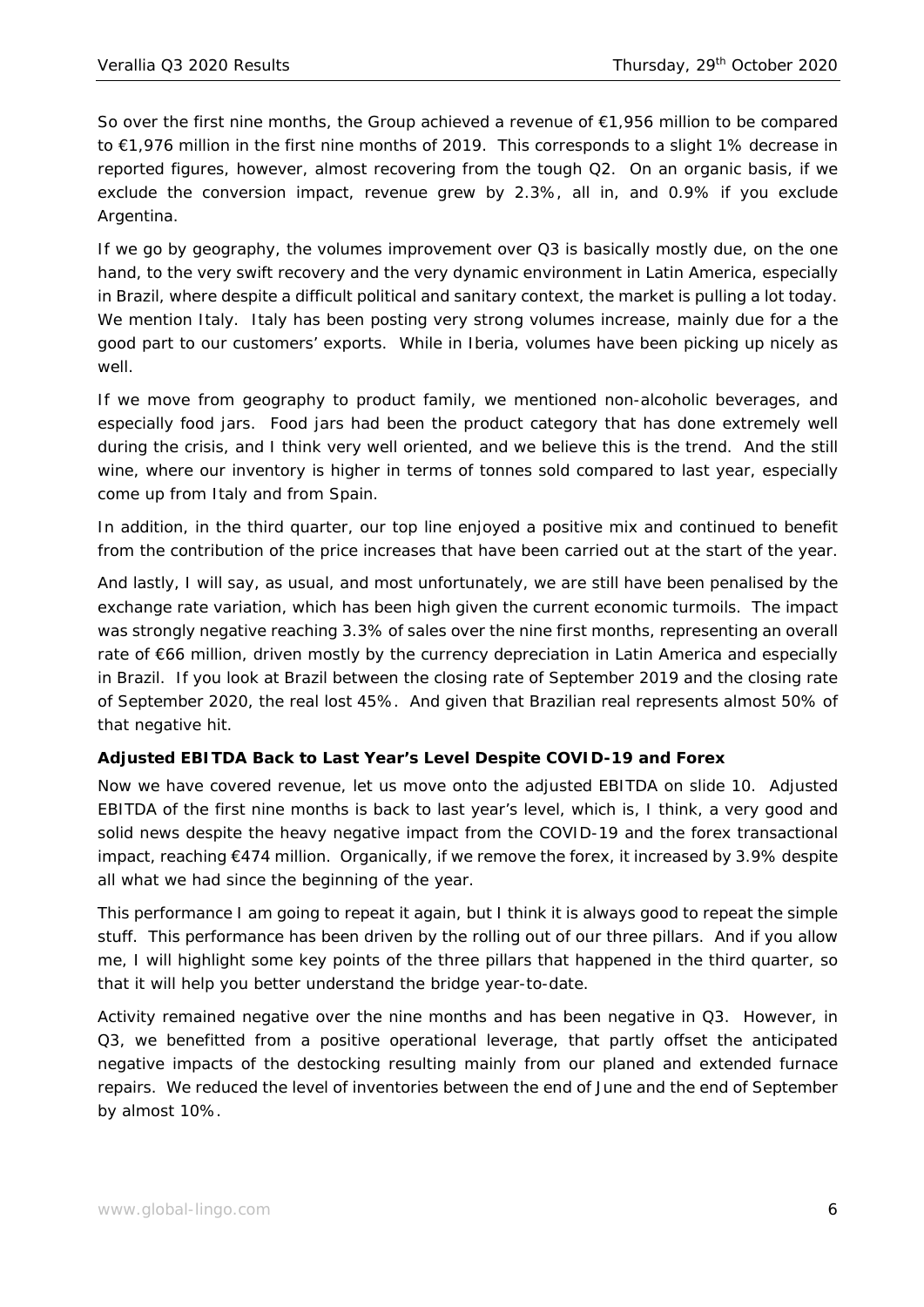Our second pillar that was again very solid in Q3 is supported by the improvement of both the product mix is our positive price mix cost spread. Very good performance in Q3 contributing and reinforcing a good price mix spread over the nine months.

Finally, the third pillar, i.e., our capability to reduce our cost base by our productivity actions. This third pillar has continued to deliver. Keep in mind; we have a 2% reduction target net cost cash base, production cash cost base. The performance action plan led to a net reduction in cash production cost for the nine months, representing 2.3% of production cash cost, i.e., €28 million.

To complete the picture, the Other column includes mainly the COVID-19 direct extra costs for €4 million. By the way, the total cost for the year or year-to-date COVID has been €14 million for the company so far, €10 million is recorded in adjusted EBITDA. The €4 million Other that are partially PPE and donations are recorded below the line. And out of this €10 million booked in adjusted EBITDA, majority of that is into underactivity and is recorded under the pillar activity, a negative impact in activity and the rest is booked in the Other column.

As a conclusion, in spite of those headwinds, Verallia has been posting a very solid EBITDA margin at 24.3% over the first nine months of the year, which is higher as Michel was saying eight basis points, but higher than the 24.2% over the first nine months 2019, proving once again the resilience of our business model.

## **Cash Performance**

Now in order to cover revenue and profitability, let us look at reality, which is cash. I review our cash flow performance, improvement in our leverage and our capital structure. Let us move to slide 12.

## **Continuous Deleveraging Capabilities**

Our debt reached €1,359 million at the end of September versus €1,627 million one year ago. This net debt represents 2.2 times adjusted EBITDA for the last 12 months. It was by the way €1,591 million at the end of 2019, which represents a reduction of almost 15%, i.e., €230 million reduction in value over the first nine months of the year.

All that put together, those numbers compare very favourably to the past. 2.7 times leverage at the end of September 2019. 2.5 times leverage at the end of June 2020. This is confirming again our capability to reduce leverage from 0.4 to half a turn per year after dividend. And this is confirming the capabilities of this company as well to generate a very robust free cash flow to equity via not only the results but the control and the mastering of the balance sheet is working cap and via its discipline as smart investment policy.

And just for the sake of clarification in case some of you have some doubt, the leverage ratio remains well below the maximum leverage ratio set out in our financial loan documentation, which is at five times adjusted EBITDA. Clearly, you understand that is not something that should keep us awake at night.

## **Verallia's Net Debt: €1,358 Million at September 30, 2020**

Now if you are moving to slide 13, and as mentioned at the beginning of this presentation, Verallia has a strong balance sheet that underpins resilience in these critical times. By the way between June and September, nothing much the structure per se has changed, a simple fact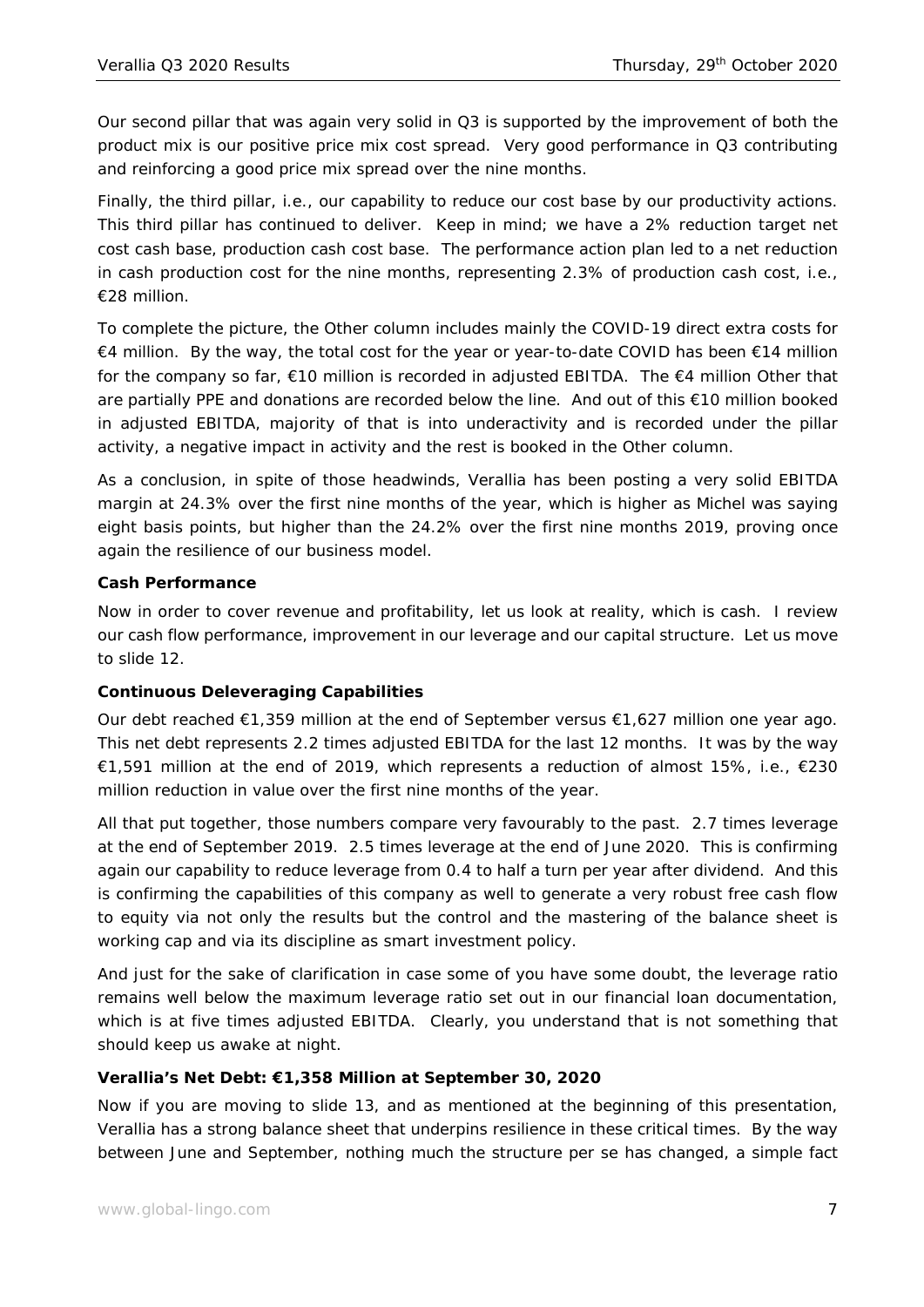that on 30<sup>th</sup> September, we have fully repaid from our cash balance of  $\epsilon$ 200 million RCF drawn mainly mid-H1 since the commercial paper has been reopening up.

Therefore, we use our cash to repay our loan balance.

Interesting to note as well, as I was saying, the reopening of the commercial papers market. We remain very cautious. We have seen the crisis that being a BB- market can close very quickly. We have been able to draw and find another €120 million. We have not pushed. We could have done much bigger, but today we are much more focusing on pricing and duration with the capability to go up to 12 months.

In addition to the good cash performance, the decrease of the leverage below 2.5 times last 12 months adjusted EBITDA as of 30<sup>th</sup> June allows us to lower by 20 bps our TLA and RCF1 margin. The change in the margin is effective as of  $3<sup>rd</sup>$  August 2020, and this is going to represent the yearly saving for the company of €4 million cash in financial charges.

I think you will join me to say that the liquidity remains very solid. Actually, at the end of June, I was frustrated that we were shy of the €900 million by €3 million. We reached €897 million. This time we beat the €1 billion liquidity at the end of September, which speaks by itself and should continue to build up.

Well on my side, this is it. That was my last financial presentation as the CFO of Verallia, the company I have been very honoured to work for over the past few years. My last word is to say that I am leaving a Group with solid fundamental prospects and a solid and very dedicated financial team starting with Nathalie, to whom I am handing over with confidence after this call.

Thank you all for having listened. And now I give the floor back to Michel.

## **Conclusion and Outlook**

Michel Giannuzzi

CEO, Verallia

#### **Conclusion: Solid Q3 After a Resilient H1**

Thank you, Didier, and stay online for the questions. So it is time maybe to conclude and to wrap up this presentation. First of all, as you understood from this call, we have had a very solid Q3 after a very resilient H1.

The volume increase in Q3 has led us to report 8.9% organic growth in Q3, after a 5.4% organic decline in Q2 and a 4% increase in Q1. So quite a very nice recovery in the third quarter. And to be frank with you, quite unexpected as well.

So that puts the first nine months of the year at 2.3% organic growth at the end of September. The adjusted EBITDA margin has been maintained more at the same level, with a 24.3% margin over the first nine months. And we have kept deleveraging this company half a turn year-onyear, and at the end of September, we are pleased to report the leverage of 2.2 times last 12 months adjusted EBITDA after the €13 million of cash out for the dividend payments.

#### **2020 Guidance Upgrade**

So based on these very strong results of the third quarter and including taking into account the latest developments and announcements related to COVID-19, of course, providing that the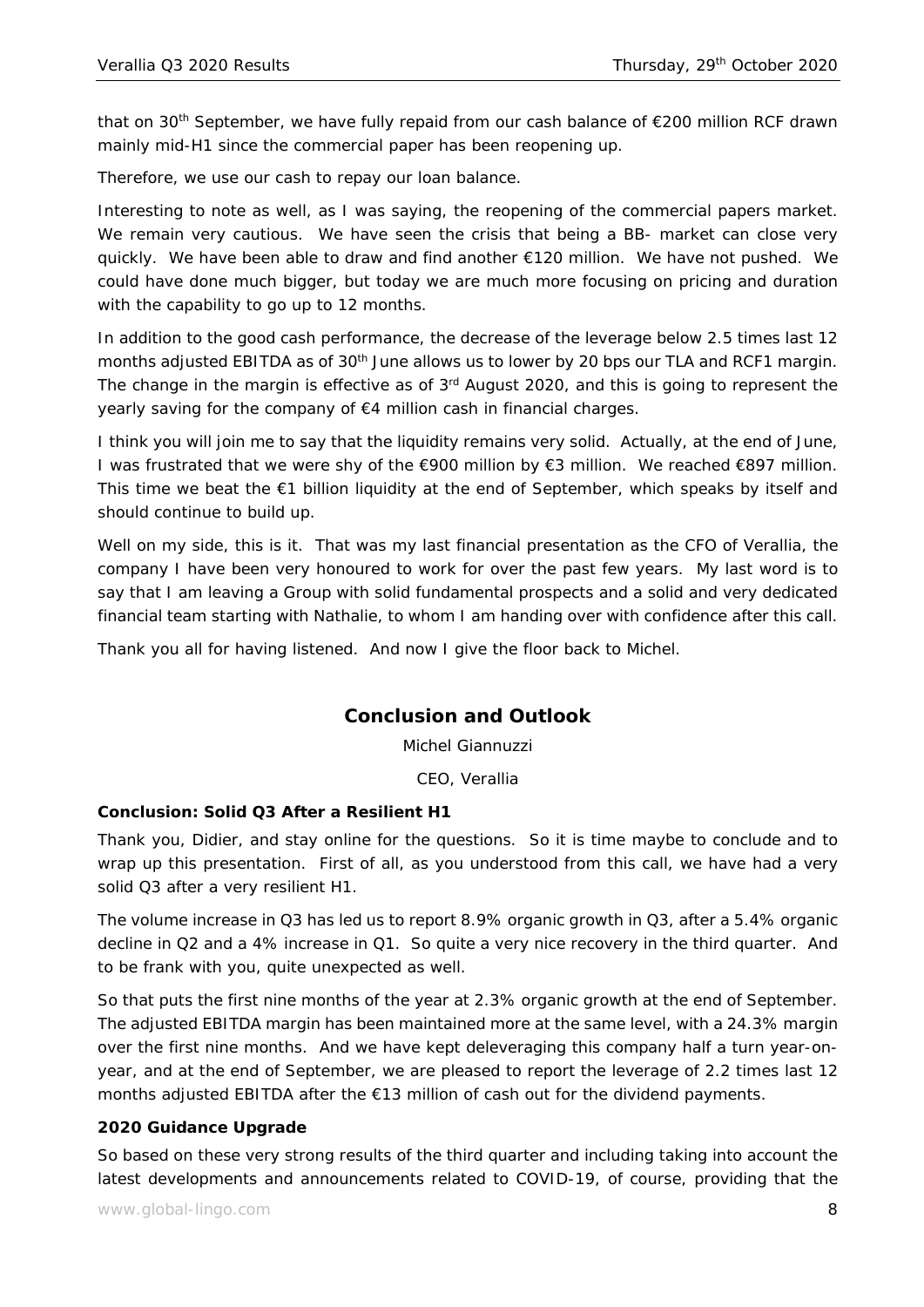pandemic does not significantly deteriorate further by the end of the year, we are pleased to upgrade our guidance for 2020.

The volume for the year should be slightly below 2019. I remind you we said in July to be around minus 5%. Here, which would be a low single-digit down in the year 2020 compared to 2019. We expect a slightly positive organic growth for the full year. We revised upward our adjusted EBITDA guidance, which will be now around €590 million. If you remember, we mentioned €543 at the end of July. So it is quite a significant I would say improvement in the EBITDA guidance.

We will keep generating cash in Q4. Therefore, the cash flow will be very strong and solid in order to maintain the leverage between 2.2 times and 2.3 times last 12 months EBITDA.

## **Mid-Term Guidance as Confirmed in July 2020**

And of course, indeed we confirm and repeat the mid-term guidance that we mentioned in July on all of the mid-term objectives excluding the organic sales growth, which we will be probably waiting for the kind of economic and COVID-19 stabilisation to give you a better guidance on the mid-term organic growth.

But you understood from these first nine months that we are a company that is eager to keep growing in a profitable manner, improving both the top line and the bottom line at the same time.

So that was it for our presentation tonight. And we are very pleased now to answer your questions.

# **Questions and Answers**

**Matthias Pfeifenberger (Deutsche Bank):** Yes, good evening ladies and gents. I hope you are all well and safe. Thanks for taking my questions and congrats to these very strong results. The first one is clearly on the second wave. Can you share some thinking on that? Actually, did you have a higher fiscal EBITDA target maybe a week ago and just trimmed it a bit because of what is happening in the last week? And also you said the guidance is under the condition that it is not deteriorating significantly, but that is what is happening in the market. So the question is how safe are you with regards to this implied minus 15%, 16% on EBITDA? Thanks.

**Michel Giannuzzi:** Thank you, Matthias, for your question. Indeed, we have been monitoring the global situation on a daily basis almost hour by hour for the last 24 hours. And this guidance is the latest revision, if you want, that we have made available today. This includes everything we know so far, which basically summarises or sums up to more drastic measures in the lockdown of hotels, cafés and restaurants in many countries, starting by France, Iberia, Italy, maybe Germany.

But as you have seen in Q2, we have seen that even when there was significant – actually Q2 it was almost a full closure for two months of hotels, cafés and restaurant. So there has been some slight offset or slight compensation made in the retail chain. And therefore, the impact remember for Q2 for Verallia was not the mathematical calculation if you take into account that around 30% of our customers' sales are made in the hotels, cafés and restaurants.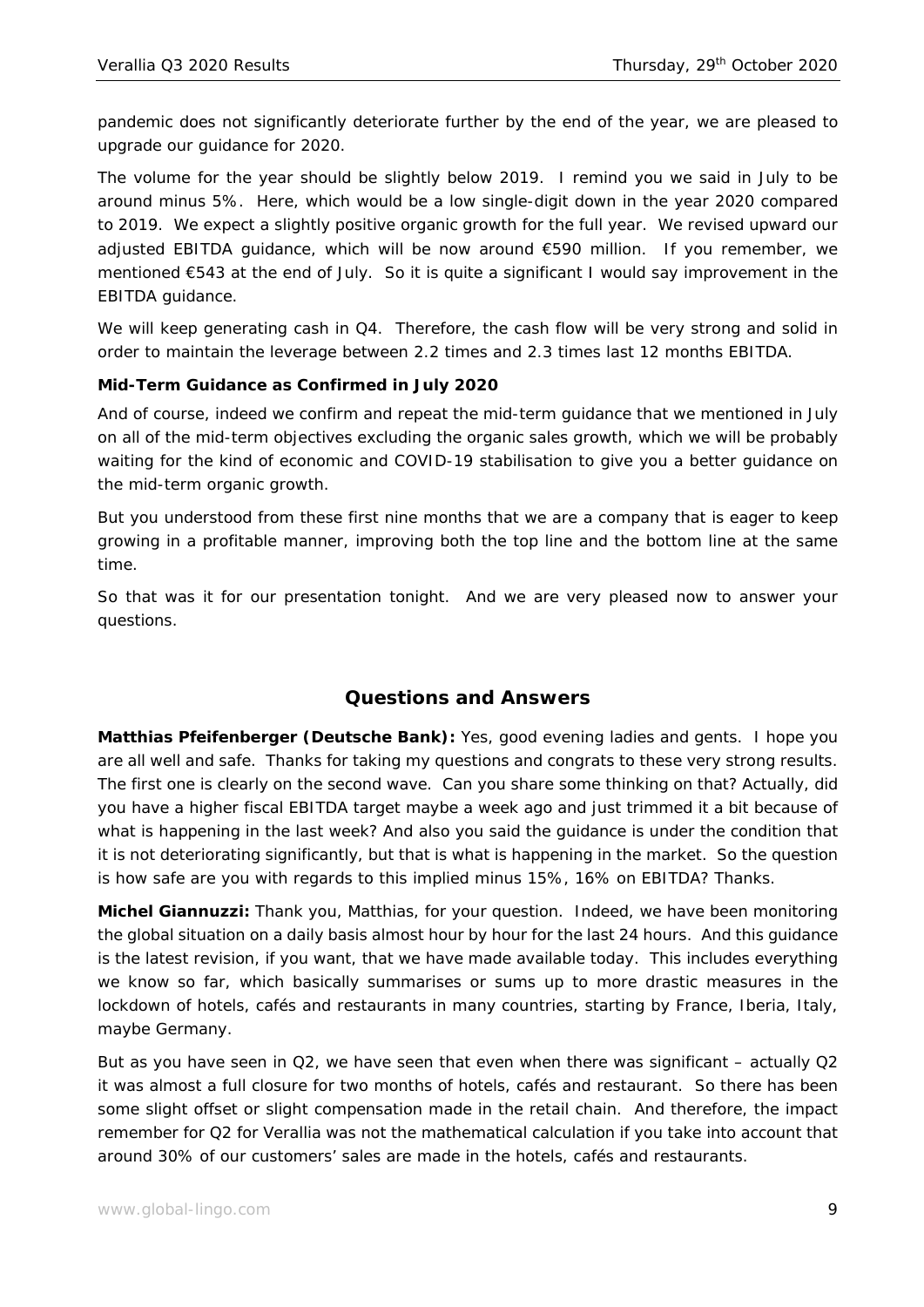In Q2, our volume dropped single-digit, high single-digit though, but still single-digit in volume. And therefore, we do not expect, of course, to see such a sharp drop in Q4.

The second thing is Q4 is a small quarter. I remind you this is, I would say, the lowest quarter of the year for us. And therefore, again, that we have factored into our forecast the fact that Q4 will be quite less impacted, if you want, if anything happens, than the other quarters.

And the third thing that you need to have in mind that makes us confident about our guidance is the fact that because we have been surprised by the strong sales in  $Q3$ , we have ended up the quarter with a very low level of inventory; actually to be honest with you, too low level to satisfy our customers' needs. And therefore if anything, if the sales are softening in Q4 more than what we expect, it would be an opportunity for us to rebalance our inventory and rebuild some inventory to better serve our customers.

**Matthias Pfeifenberger:** Okay. Great. I have got a question maybe you want to comment on the valuation discount to some of your peers. I mean, you had the best performance in the second quarter. Now, these set of results continue their track record, but still, you are on a substantial discount. And related to this, can you share some light on your UK exposure, although with respect to some of your peers? You are probably not among the market leaders there.

**Michel Giannuzzi:** No. As you know, we have no operations in the UK. The UK is not one of the countries where Verallia is present. Having said that, some of our customers are exporting to the UK. For example, we know very well that some of our wine customers in Italy are strong exporters to the UK. We also have some customers that are buying directly from French brands, some bottles. But it is a very marginal business for us. So we are not so much, I would say, concerned about what can go on with Brexit.

**Matthias Pfeifenberger:** And the last two are basically housekeeping. I mean, is it fair to say that if we exclude the price increases from Argentina, the price cost spread is quite narrow and obviously that is not needed because we do not have a lot of cost inflation, I guess. And then also did you see some ramp-up effects from the new furnaces already in the third quarter or what do you expect in the fourth quarter? Thanks a lot.

**Didier Fontaine:** I will take that point. Good afternoon, Matthias. If we exclude Argentina, the price remains reasonable because do not forget Argentina is not a major country for us. The big number reaches a low level. Globally, the price increases have been correct everywhere, all across the board, all across the Verallia companies. And relating to the new furnaces, I think in Brazil notably Jacutinga have done an extremely good job, is fully loaded. And that is the reason why we think the market was pulling a lot.

**Alexander Berglund (Bank of America):** Thank you very much. Good evening. Well, first of all, congratulations on a good result in these uncertain times. We have a follow-up on what Matthias was talking about on kind of visibility, etc. here. And I think it has been a question from the investor base as well because there have been surprises for Verallia. I mean, positive ones.

So do you feel that your sense of kind of what happens for the business in this environment has increased? That your kind of predictability has increased? And more specifically also in your conversations with your customers, do you have a sense that your customers have a better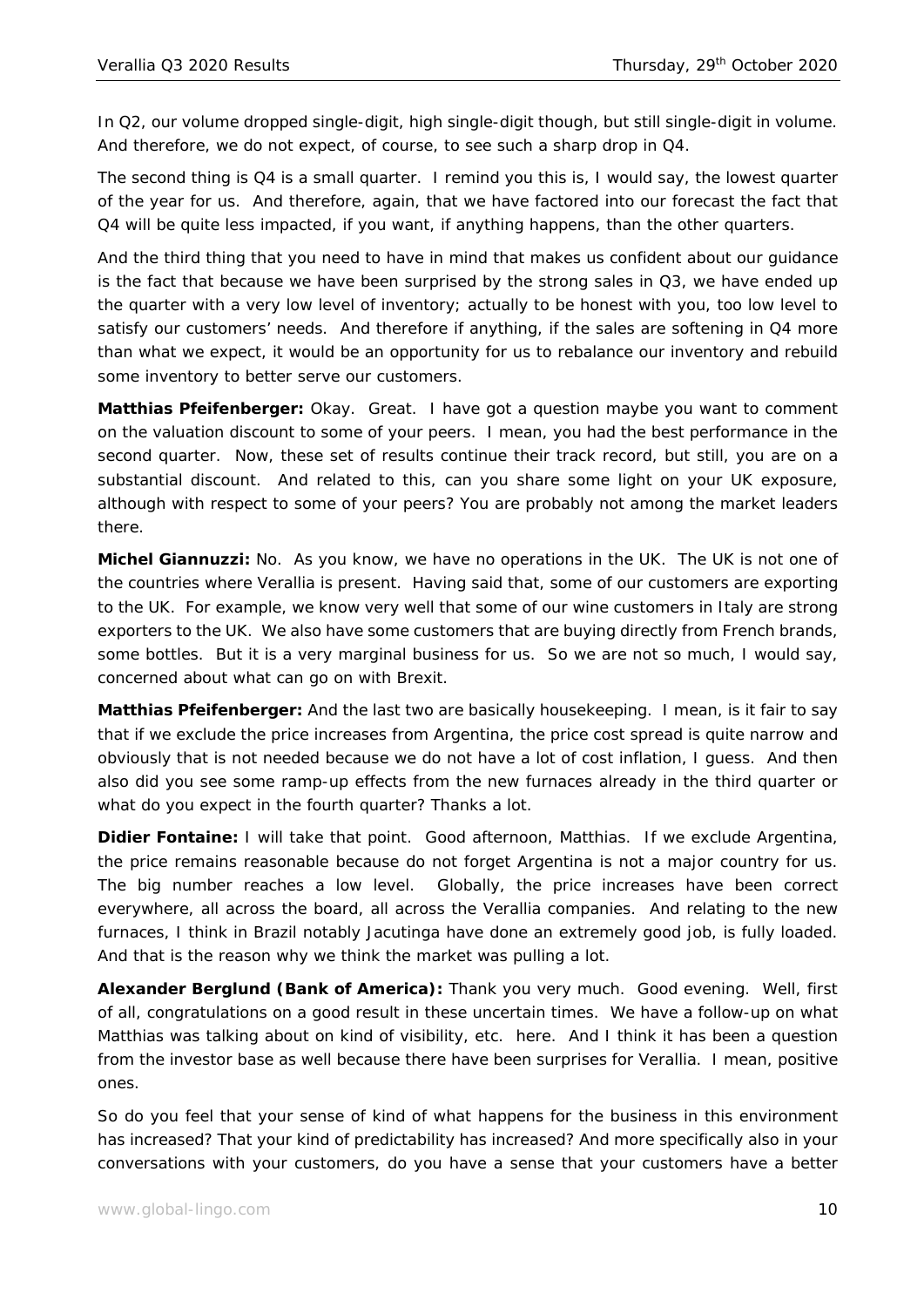understanding what end demand, etc., will be or could be in different scenarios? So that is my first question.

And then secondly, if you can comment anything on supply and supply discipline in the market generally. We have continued to see quite good supply discipline. Thanks.

**Michel Giannuzzi:** Thank you, Alexander, for your questions. Regarding the visibility and the ability of our customers to read the market outlook, frankly speaking, it is extremely volatile. I would have told you maybe two months ago that we were on a recovering path regarding visibility and regarding the forecastability of our customers. But the last few weeks have shown the opposite actually. It seems that our customers have a very difficult time to figure out what they are going to say and when and where.

And that is creating to all the suppliers a huge challenge to be able to meet very volatile demand. And in this environment that is what I was mentioning before, our flexibility that we have built over years in this company has enabled us to react probably much better than some of our competitors to be able to follow what our customers were asking. But I am not confident at all that the visibility is improving in the coming weeks. I think we will have to live and to learn to live with a lot of uncertainty going forward at least probably until the beginning of next year.

So regarding your second question on the supply discipline. Clearly, I think as we mentioned a year ago during the roadshows of the IPO, I think we see an industry where everybody is, I would say, rational in the way that if the market is down, I mean, you need to adjust your own capacity to lower level of demand if you want to maintain your business in good shape. And this is what we have done. Of course, during the second quarter, it has been quite extreme because the slowdown has been very, I would say, important.

But even after the second quarter, we have seen some projects of new furnaces constructions being delayed. We ourselves have decided not to rebuild one furnace in France because the French market is not has done as the other market, and therefore it is even slightly down. And therefore we decided not to reconstruct one furnace in our plant in Cognac in order to, I would say, eliminate some unused and unnecessary capacity from the market. And this is what we have seen so far.

**Lars Kjellberg (Credit Suisse):** Just coming back a bit to your discussion going into the second half about obviously pushing all of your furnace repairs into the second half. I think you mentioned five that were going to go down for rebuilds in H2. So the question is how many have you now done?

The other question, I guess, relates to working capital because to your point you reduced inventory by 10% from a relatively elevated level after the second quarter. I understand that depends of course on strong demand as soon if you will find an opportunity to rebuild or not. But in terms of your production, how do you see that fairing? First and foremost, how did it fair in Q3 year-on-year, and how do you expect that to fair in Q4 on a year-on-year basis based on your plan?

And also finally, if you just confirm what sort of CapEx levels you are looking for in the current year and how we should think about that in 2021?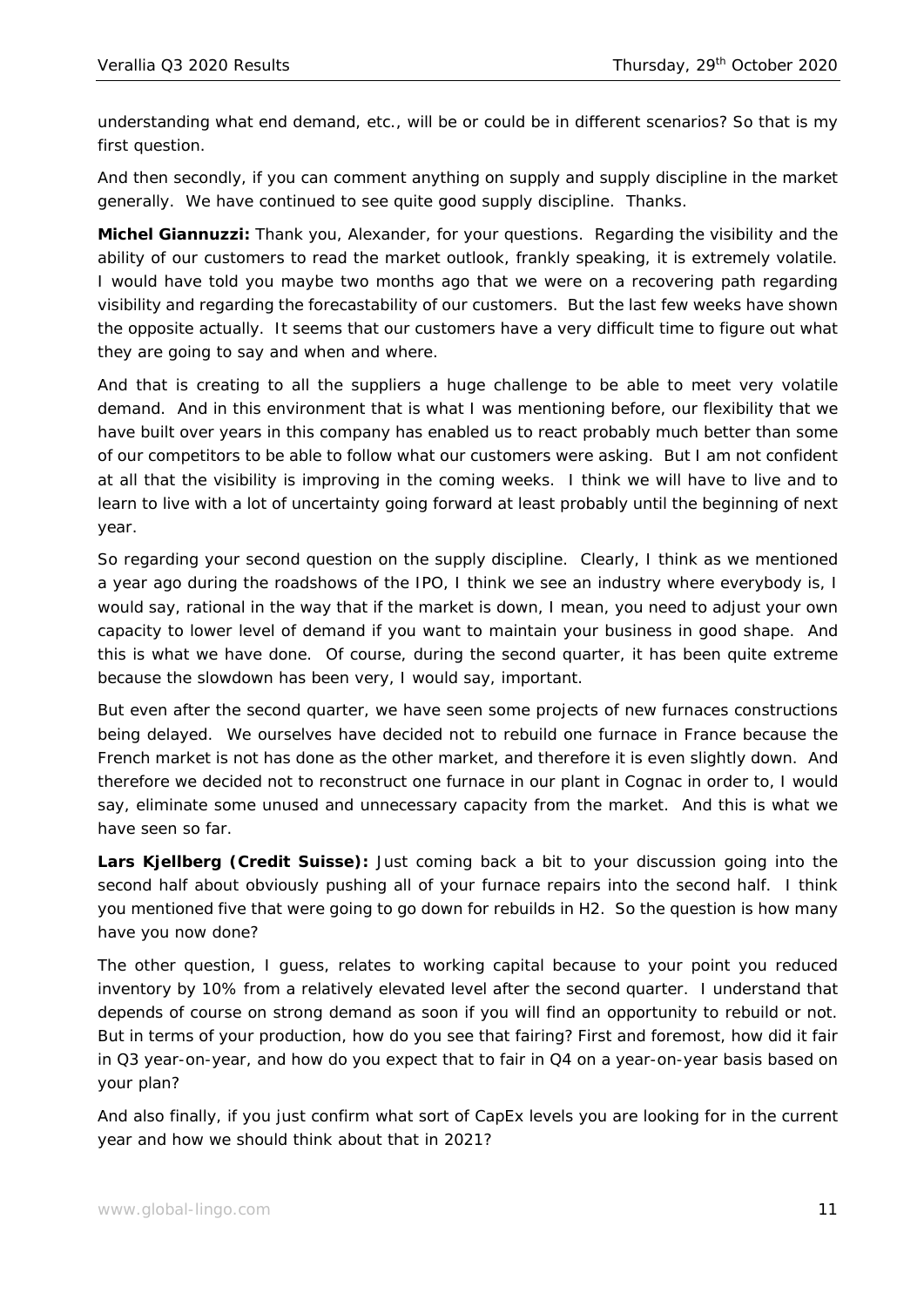**Didier Fontaine:** Okay. So I will leave 2021 to Michel because I do not think I should comment on that. I will take the first one. What we have said. We have said that we are planning to do several furnace rebuilts in the year 2020, one of them has been performed in Q1 2020. We have done, I will say, two and a half because you do not close on 30<sup>th</sup> September. So we have done more than half in Q3. And as expected, on time, we have decided you remember well to extend a little bit as well.

Now from a working cap management, you know our working cap, you are right, the inventories have been a big contributor. It was a contributor last year as well, we are talking about variances of variances. Last year the inventories had been reduced between January and September the same year more clearly, we are 100k tonnes below at the end of September 10% than we were last year, September 2019.

However, overdues are fully in control. I mean, in terms of percentage of sales this is lower, despite the fact and we are improving our working capital without having recourse to more nonrecourse factoring. We have 4% less non-recourse factoring than last year. So I think the balance sheet is pretty well under control.

Regarding the production, I think exactly what Michel has been saying; we have flexibility. We have flexibility if the market is not there to increase a little bit, selectively the level of production. And unless the level of absenteeism is extremely high, there is no reason why we shall not be able to do so. So we have the flexibility of production tool to address that if the sales are not aligned.

As regard to CapEx, I will mention cash because you know we have completed the two brownfields. In term of cash, we are going to spend around  $\epsilon$ 245 million cash, which is sitting in more in cash than last year. So that was expected. If you remember well, what we said when we started the year, we said, okay, listen, the bulk of the CapEx is due in the middle of the year. So the payment terms make payables during the year. So we were going to have probably facially in value the same book CapEx, but with a negative impact on the payables, that is exactly what happened.

I leave it to Michel for 2021, but I do not think there are any surprises given our discipline and our requirement.

**Michel Giannuzzi:** So for 2021 Lars, our goal and target has not changed. It is the mid-term guidance that we gave you and reinforced in July, which is that we are going to spend 8% of our turnover in recurring CapEx. So our turnover being around €2.5 billion, it is around €200 million plus or minus a few millions that we are going to spend every year on the recurring CapEx.

**Lars Kjellberg:** And in terms of specific CapEx for next year, is there anything planned for next year because some projects were pushed, I suppose, maybe into 2021 or what does that imply?

**Michel Giannuzzi:** Well, we did not announce any adverse strategy CapEx in the past. The two that have been completed this year, which is the brownfield in Villa Poma in Italy and the brownfield in Azuqueca in Spain. Those two brownfields strategic CapEx will be started before mid-year next year, so the first half of the year next year. And that is it for the time being.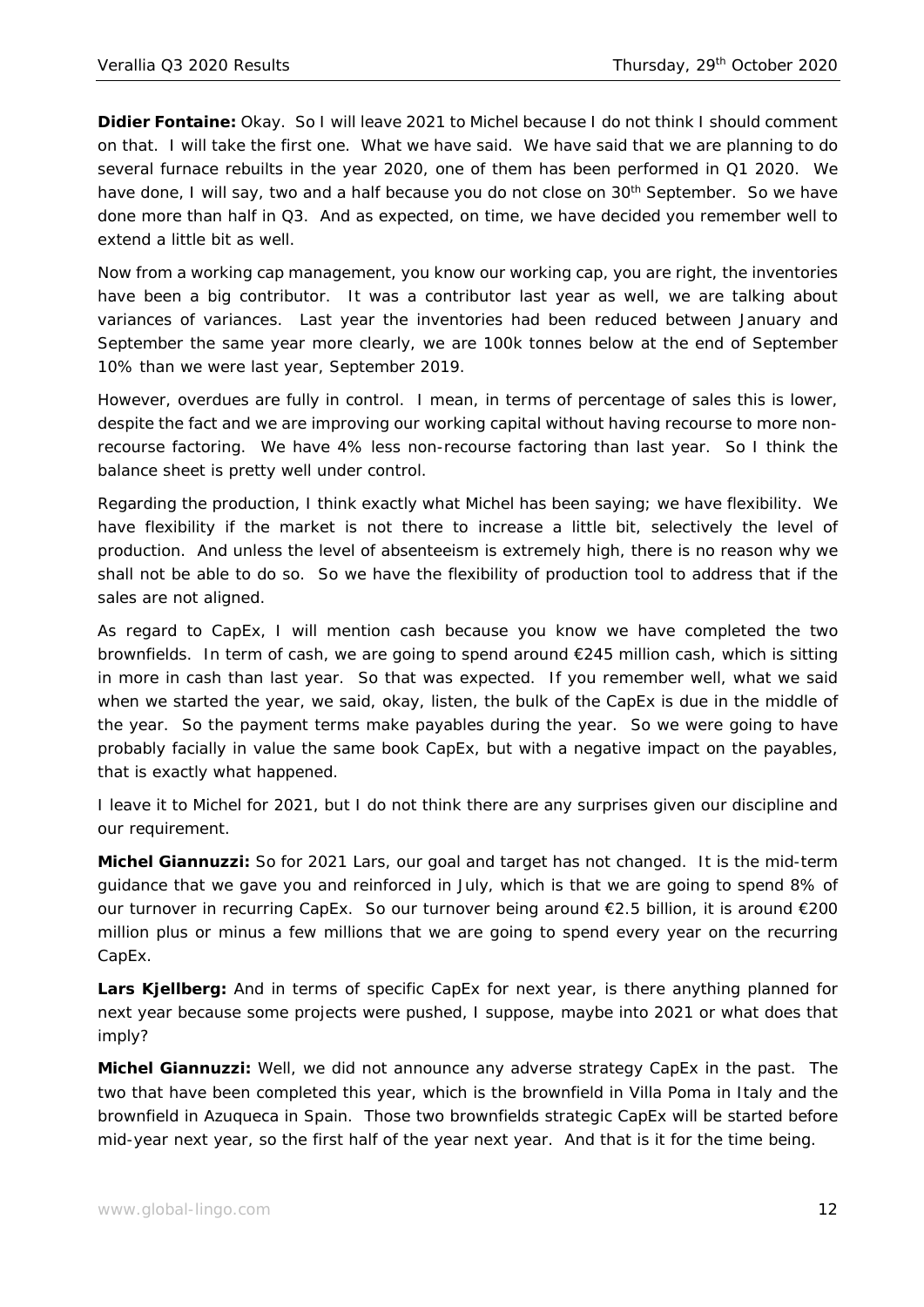Now should any opportunity either from an M&A or from another reason be found, of course, we will communicate in due time about those strategic CapEx. But for the time being, that is what we have.

**Didier Fontaine:** And the cash on those brownfield has been largely spent year-to-date.

**Lars Kjellberg:** Right. Just in total, then you are looking at a CapEx cash spend you said €245 million?

**Didier Fontaine:** This year more or less. For 2020 that is the target we are having for the year, yes.

**Lars Kjellberg:** Very good. And just finally, there is some misunderstanding from my side. Your inventories are of course tight as you mentioned, but in theory then to reach your €590 million number that you are talking about or embedded in that guidance, is that production in line broadly speaking with shipments or do you have any meaningful deviation between the two?

**Didier Fontaine:** No, this is no meaningful deviation. This should be in line.

**Michel Giannuzzi:** Just to be very precise on this question, we are not planning to increase inventory significantly differently than last year. Q4 is always a quarter at the end of the year because it is a low quarter in terms of sales, but our factories are running 365 days a year and 24 hours a day. So the production output from factory is very constant throughout the year, but December is a low sales month. Therefore, every year we increase a little bit inventory in December, but we are not planning to increase it much differently than the previous year.

**Lars Kjellberg:** If I may just put in one more question. I think, of course, when you spoke in July, you talk about extended downtime and then what to expect and what is relatively subdued demand. I would assume that the extended downtime did not happen this year. If you can confirm that and how should we think?

**Michel Giannuzzi:** No, absolutely. I mean, of course, we were planning some extended downtime, especially linked to the furnace repairs, which of course we have not done because we were short of inventory.

Lars Kjellberg: Great. And furnace rebuild activity next year, is that going to be broadly the same as this year? Six, seven furnaces coming down?

**Michel Giannuzzi:** Yeah. Absolutely. So we have a more or less regular flow of furnaces rebuilt every year, six, seven furnaces a year.

**Lars Kjellberg:** Well done again, Didier in the quarter.

**Didier Fontaine:** Thank you, Lars.

**Francisco Ruiz (Exane BNP Paribas):** Hi, good afternoon. Congratulations for the figures and good luck to Didier in his new challenge. I have four questions, if I may? First one is if you could give us some light on the current price negotiation for next year?

 The second question is, if you could give us what is the current situation of hedging both in raw material and energy and you could give us what is the delta versus the cost on 2020?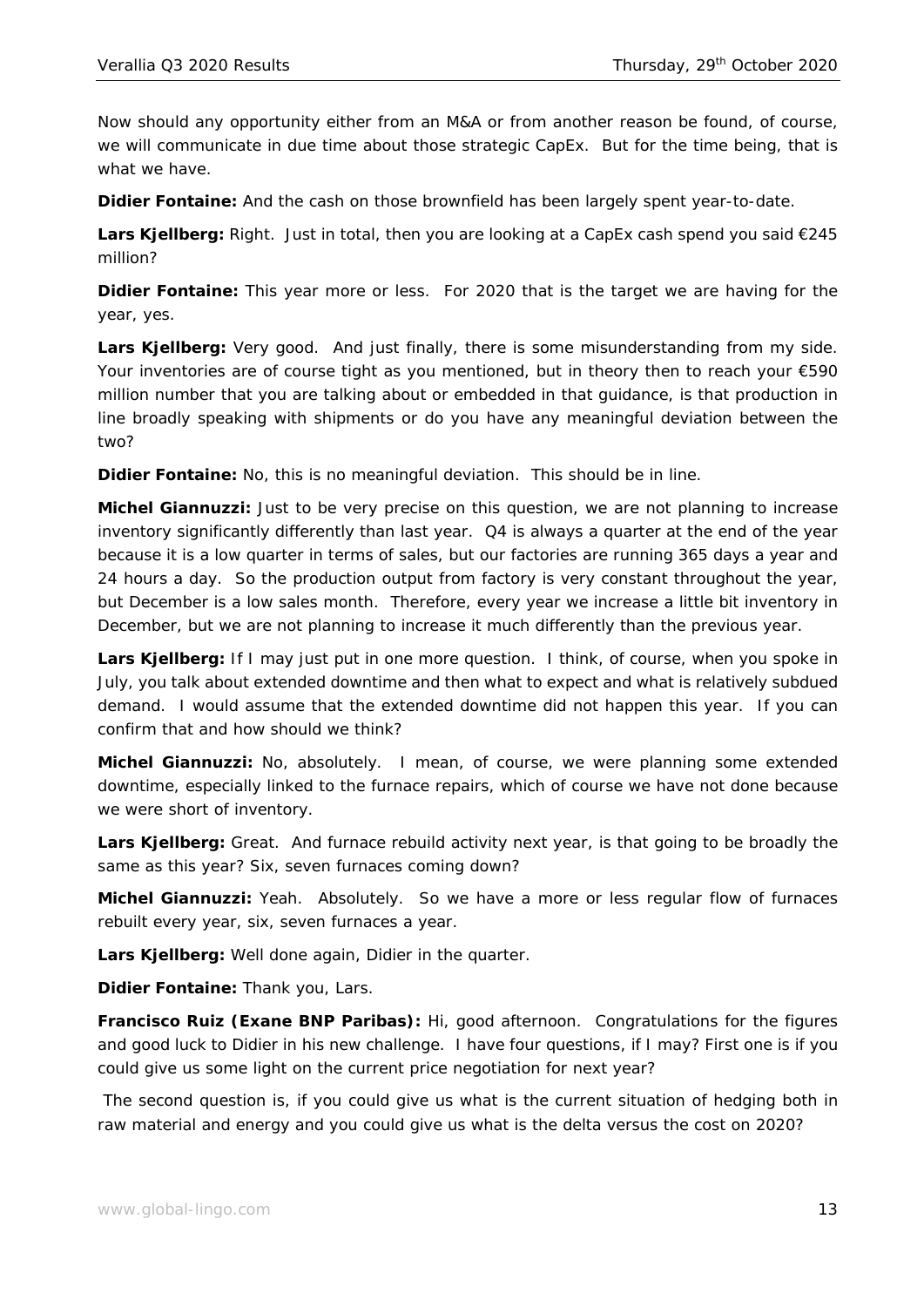The third question is if you could give an update on the restructuring in France. And the fourth one, it is what is the current situation of the new furnaces in Villa Poma and in Azuqueca? Are they opening? Are they running at full capacity? What is the current situation? Thank you.

**Michel Giannuzzi:** Okay. Thank you, Francisco. I will take the first question. I will let Didier answer the second one, and I will take the following questions number three and four. So regarding the price negotiation, of course, we start the price negotiation soon, as you know in Europe. In Latin America, it is everyday price negotiations or almost in Argentina for example, but it is much more dynamic. But in Europe, as you know, most of our customers negotiate between October and February.

A few customers have a different fiscal year. They negotiate mid-year, but most of the negotiations are currently happening right now. So without going too much into details which of course for confidentiality reasons I will not be able to give you, the price negotiations, in many countries, are led by the inflation of cost factors. This inflation, especially on the energy side, can be different from one country to the others. Therefore, we do not have a general price increase in all countries, which is the same, as you know very well. So it is very much tailored to each country.

Now more than 80% of our negotiations are, I would say, annual negotiations and we have less than 20% of our negotiations which are linked to long-term agreements, where most of the case is the price formula. So when we have a price formula, the price formula shows that in some countries the pricing will be neutral or slightly down depending on the energy mix and energy cost of the country. And for the other customers that do not have the price formula, it will be arm's length negotiation.

But I remind you, the purpose for Verallia is to be able, and the goal for the sales team is to cover the inflation of cost factors. In other words, to end up with a positive spread. So if there is a deflation in one country, therefore if in one country the costs are going down, what we want is our prices to go down less than the cost.

**Francisco Ruiz:** Okay. But as of today, you will say that it is likely not to see our big price decline next year?

**Michel Giannuzzi:** We do not see a big price decline overall. I repeat, some countries might have a slight price decline because their energy costs are going down much more than others, but in other countries, there is still opportunity to have price increases. So overall, I do not have the numbers yet. We will see at the end of the negotiation where we are not with. But I would say overall it should be more or less flat.

Now regarding hedging, I will let Didier.

**Didier Fontaine:** Good afternoon. Hedging, you know our strategy on hedging. We do not speculate. We do not keep positions open. Clearly, this has the cost of opportunity and this year if you remember this year, the TTF gas price was at €5 in July this year. Now it is back over €15. So the one who was getting and speculate and kept its book open, benefitted from a lot of advantages, that was not our case. Now we were hedged, that is our strategy. When we go on a negotiation with a customer, we are hedged. And today, we are at a point where we are beginning end of October, beginning of November, we are going to be fully hedged in the coming weeks.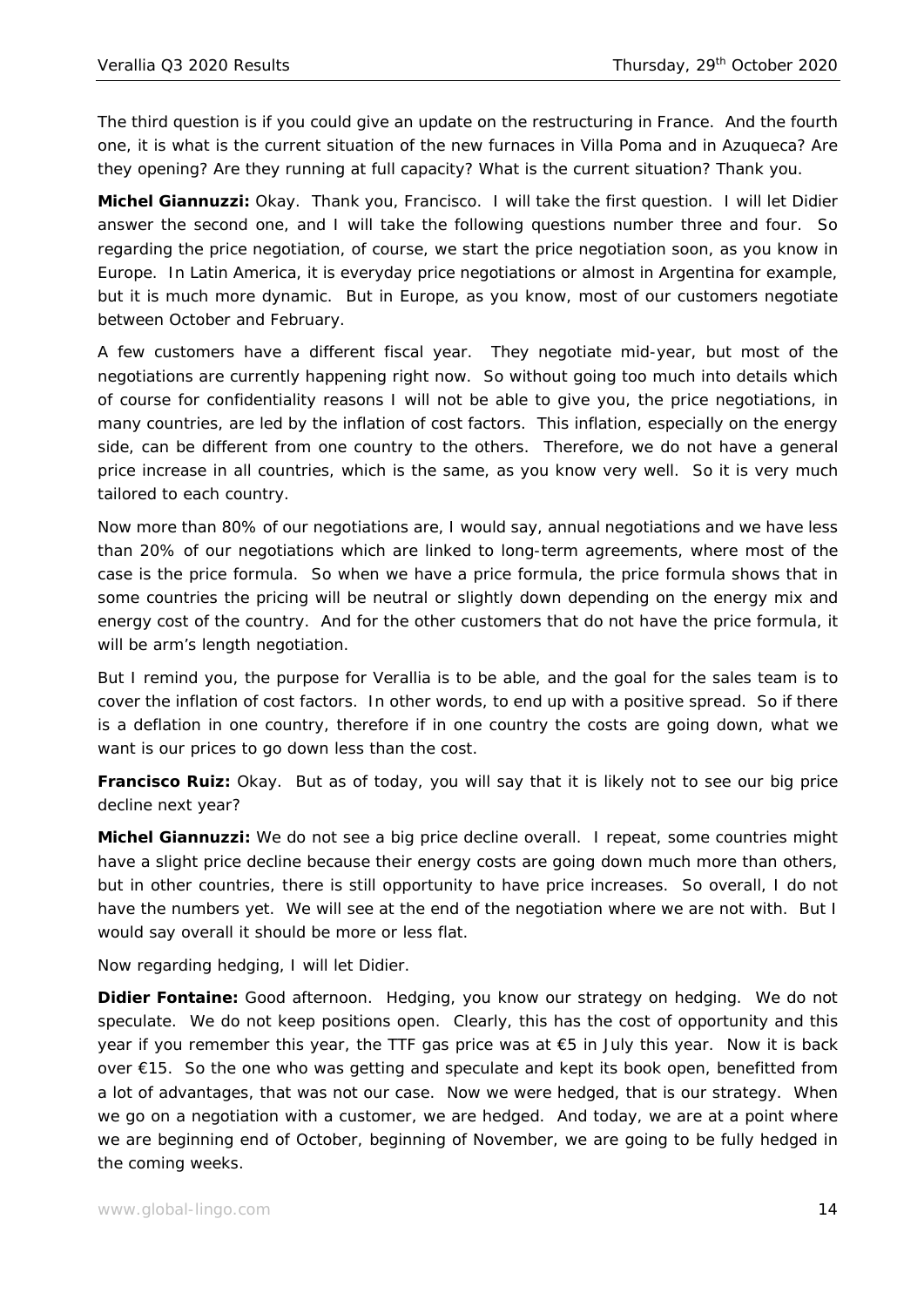We see the price of the TTF of the gas increasing significantly. So we miss an opportunity, but I said that again, I think you prefer a company like us which is missing an opportunity, then it is taking a little bit hit because it is speculating. So going forward, I have a different view little bit that mid-year really the prices were going down. Now the prices are picking up. I think that it was staying more than €15 the TTF one week ago, so that price continues to increase.

As regards to raw material, I think we have completed on the soda ash. We have diversified our sources of supply, and we have diversified between short-term and medium-term. So we do not foresee a price increase next year on the raw material.

**Michel Giannuzzi:** Okay. Regarding restructuring, so as you know, we have started a transformation plan in France to adjust our capacity in our French market to a lower level by not rebuilding one of the three furnaces of Cognac factory. This is linked to the fact that the French market is not growing a lot. And what I told you at the beginning of this call is even showing that the French winemakers, for example, are even losing market shares at export.

So this has led us to consider that we did not need so many furnaces in France. And therefore, the furnace in Cognac that was due for reconstruction next year will not be reconstructed. Having said that, we are currently reconstructing one of the other two furnaces. So we are still investing in this region and especially in the Cognac area for that reason.

The purpose of the transformation plan, just to remind everyone, was of course, to eliminate this extra capacity from the French market, which has a direct impact on 80 jobs in Cognac factory. And there was also a change in the organisation in the other factories, the other six factories in order to make them organised the same way as we have in the rest of the Group, which is much more empowerment and much more responsibilisation for the shopfloor, for people. And this was going to lead to additional seven jobs being eliminated in the other six factories.

Verallia being a very responsible company, every effort has been put to negotiate with our union representatives' conditions that will favour early retirement or measures to allow people to set up their own businesses. And in any case, try to avoid as much as possible forcing people to leave the company. In other words, in finding measures that will favour, if you want, voluntary departures.

So we have gone through all the negotiations, all the discussions with our partners, social partners and those negotiations have ended up at the beginning of October. We have now completed all the files that have been now submitted to the French administration for approval of our plan. And that was done on time, which I think was quite remarkable when you know the way that usually those matters are dealt with in France. And we expect an answer from the administration next month.

And hopefully, should this answer be, as expected, positive by getting our plan, this plan should be put in place by the end of the year, beginning of next year. So that is where we are. So we are perfectly in line with our timing, with our planning and also in terms of cost. I remind you that we took a €19 million provision in the first semester to cover for all these plans, including some few asset impairments. So it is not just social cost.

So to summarise, we are well on track on this project of transforming the French organisation and making it at the right level of capacity and also more efficient in terms of organisation.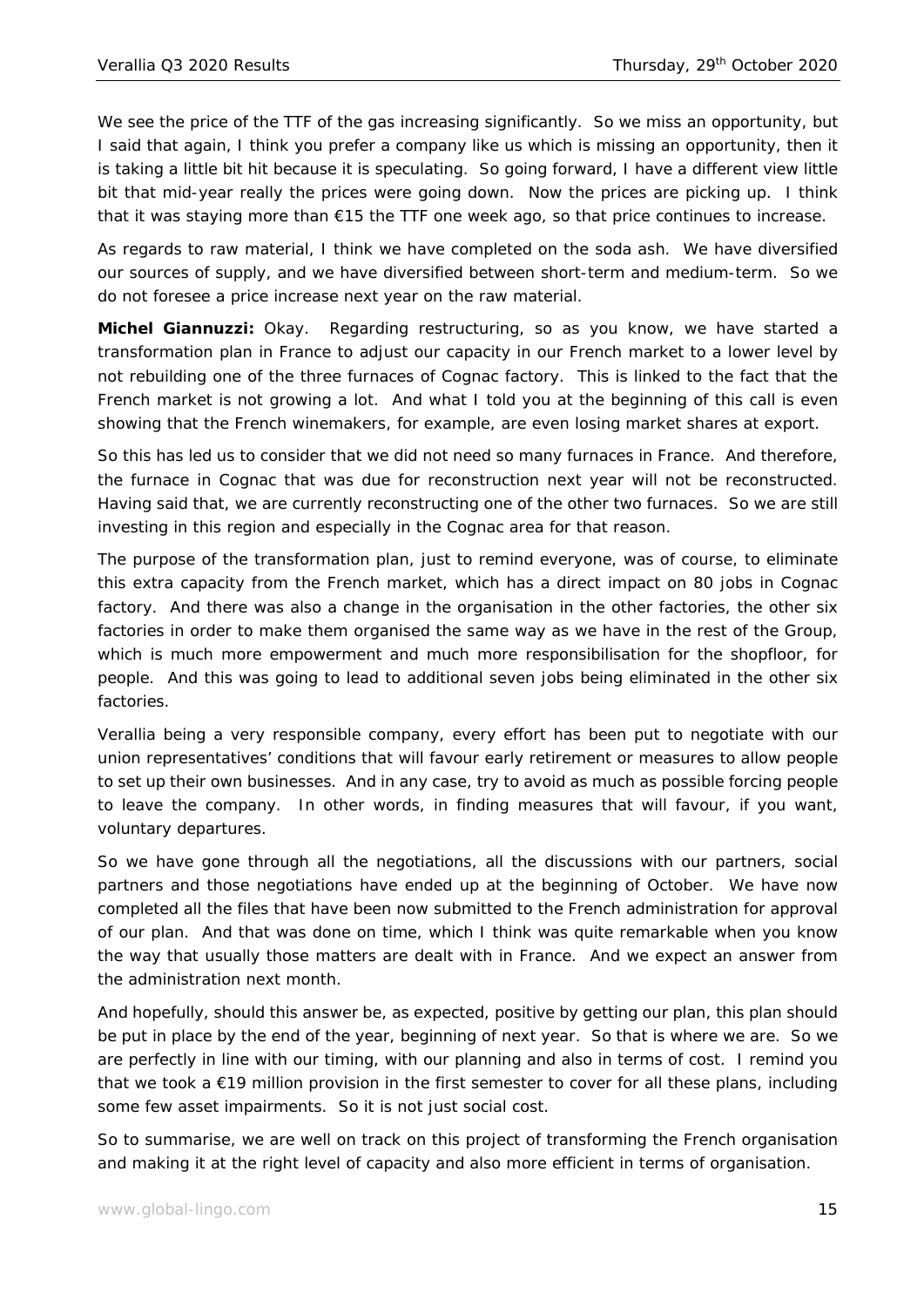Regarding your last point, the two new brownfield furnaces in Italy and Spain. As you know, we have postponed the start-up of those two furnaces to next year. I mentioned that we will start them in the first half of next year when we think we need them, and these, I remind you that these are solely dedicated for their domestic markets. In other words, they are not conversely to what some journalists could have said, these are not furnaces that have been built to export to France, to compensate for the closure and the non-reconstruction of the Cognac furnace.

But these are furnaces that are dedicated to the domestic market in Spain and Italy, respectively. So we are all ready to fire them up next year, of course, based on the assumption that next year economy will be steadily recovering from this.

**Paul Bradley (Citi):** Firstly, I would add my congratulations on this great set of results. Well done. I have got a couple of questions. But first just want to make sure I understand the pricing and cost commentary you have just given. Overall, you expect to see prices at the moment with more or less flat into next year. And from a raw materials point of view also more or less flat into next year. So just to confirm, I understood that correctly.

**Michel Giannuzzi:** All in that are right assumptions. Right now, I mean, if you mix the 11 countries in which we are if you look at all the cost factors, some cost factors are in some countries down, but others are up. For example, Didier mentioned that, for example, soda ash was probably stable or down in some countries, but labour cost is sometimes up in other countries.

So all in, and including all the countries we are in, it is going to be around zero inflation and around zero price increase. What we want is to end up with a slightly positive spread.

Paul Bradley: Perfect. And on your performance action programme, again, some very good performance in the nine months, so 2.3%. It was 2.6% at the half-year, I think. What should we expect in the full year? You said we were going to get about 2.3% or so or will the fourth quarter sort of tail off as the third quarter has? And what should we be thinking about in terms of next year's performance from the performance action plan? So we said we are sort of 2% or if you are looking again to overdeliver?

**Michel Giannuzzi:** So on this one, clearly for the full year as also for next year, the goal is more than 2%. Now of course if there is a slow down during the year, you have to incur more industrial variances, because the 2% is net of industrial variances. So if you look at the bridge that Didier has presented, actually the gross PAP is higher – is  $€36$  million and the net is  $€28$ million. So we have got €8 million of industrial variances.

A big part of it is related to COVID, where we have inefficiencies due to COVID, especially in the second quarter. But altogether we are aiming at more than 2% net-net productivity for the full year this year and same thing next year.

**Paul Bradley:** That is great, thank you. And just finally on the business itself. You have highlighted a couple of innovations you have made. What do you see in terms of customer appetite this year for new products, new innovations, particularly driven by sustainability considerations? I know it has been a funny year and a lot of things probably went on hold in the second quarter. I just wonder if the appetite for new sustainable products or new sustainable angle have come back at all in the third quarter?